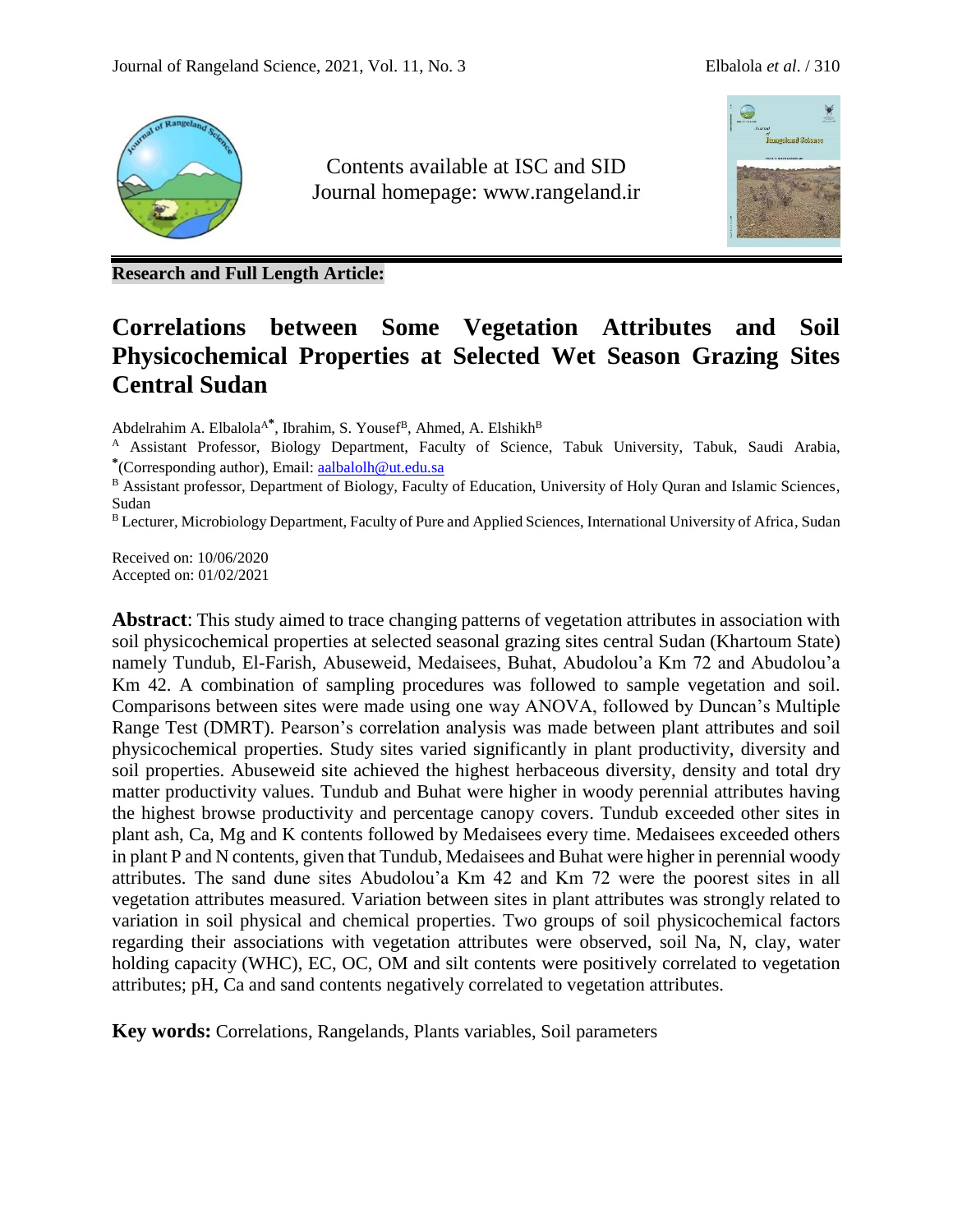### **Introduction**

Rangelands provide protection of soils from erosion and desertification, restoration of organic and mineral nutrients, absorption of CO2, habitats to wildlife and soil microbial communities and fodder to livestock in addition to many other values. Soil is a reservoir of plant nutrients and greatly varies with their distribution in time and space due to changes in chemical characteristics (Awe *et al*., 2007) and Plant development and growth depend largely on the combination and concentration of mineral nutrients available in the soil (Ogidi *et al*., 2018). If the balance of inorganic nutrient (among other requirements) is optimum, the growth of plants and therefore the yield of harvests depends on the soil physical and chemical properties as well as upon the chemical composition of the inorganic and organic soil constituents. Minerals play a unique role in animal nutrition because they are essential for the utilization of energy and protein biosynthesis (McDowell, 1992). There is a specified minimum limit of every complex (organic) and mineral nutrient required for growth, maintenance, repair, rumen microbial activities and other physiological functioning of grazing animals (van Soest, 1982; Milford and Haydock, 1965). Plant nutrient contents reflect nutrient availability in the soil which are also major limits to productivity in semi arid ecosystems (Suzanne *et al*., 2012) and Leakage of these scarce resources can limit the functional capacity of soils and landscapes to support plant growth and can ultimately lead to ecosystem desertification (Ludwig *et al*., 1997; Field *et al*., 2009). Vegetation attributes (DM productivity, coverage, species diversity, richness, composition and nutritional values of rangeland plants are good indicators of rangeland condition (Friedel *et al*., 2000). They are widely used by rangeland management authorities worldwide as inventory, monitoring and

assessment tools and as baseline information acquired for the evaluation and decision making to maximize productivity quantitatively and qualitatively for sustainable utilization of rangelands. Many models, techniques and methods to define, assess and evaluate rangeland condition and health exist (Tongway *et al*., 1995; Westoby *et al*., 1989; Holling, 1973; Payne *et al*., 1970; Speck *et al*., 1960; Humphery, 1949). Most of them employed vegetation attributes to define, diagnose and evaluate rangeland condition and health and to specify stocking rates with little emphases on soil structure and nutrient contents and their relatedness to plant productivity, diversity and nutrient contents with only soil erosion magnitudes have been taken into account. Our current knowledge about patterns of nutrient resorption, particularly among herbaceous species, at a global scale is still inadequate. Nutrient resorption (i.e., internal nutrient recycling) is recognized as one of the most important mechanisms in plant ecology because it permits plants to re-use nutrients directly and reduces their dependence on external nutrient supplies, especially in nutrient-poor environments [\(Aerts and](https://www.frontiersin.org/articles/10.3389/fpls.2018.01431/full#B4)  [Chapin, 1999](https://www.frontiersin.org/articles/10.3389/fpls.2018.01431/full#B4)). Relating soil physical and chemical properties especially nutrient concentrations to yield and crop quality was studied intensively in the field of agriculture and fertilizer applications (Watros *et al*, 2018; Mirzakhaninafchi *et al*, 2017), but little such studies were found in rangelands and natural vegetation studies. Many ecological evaluation of rangelands and natural vegetation studies involved analyses of soil and plant samples for determining of nutrient concentrations either for judgment on site or ecosystem status, for comparative purposes or to examine the effects of grazing intensity on soil properties (Sandhage-Hofmann *et al*., 2015; Thomas *et al*., 2015). In this study we try to make an insight to alternating influences between soil physicochemical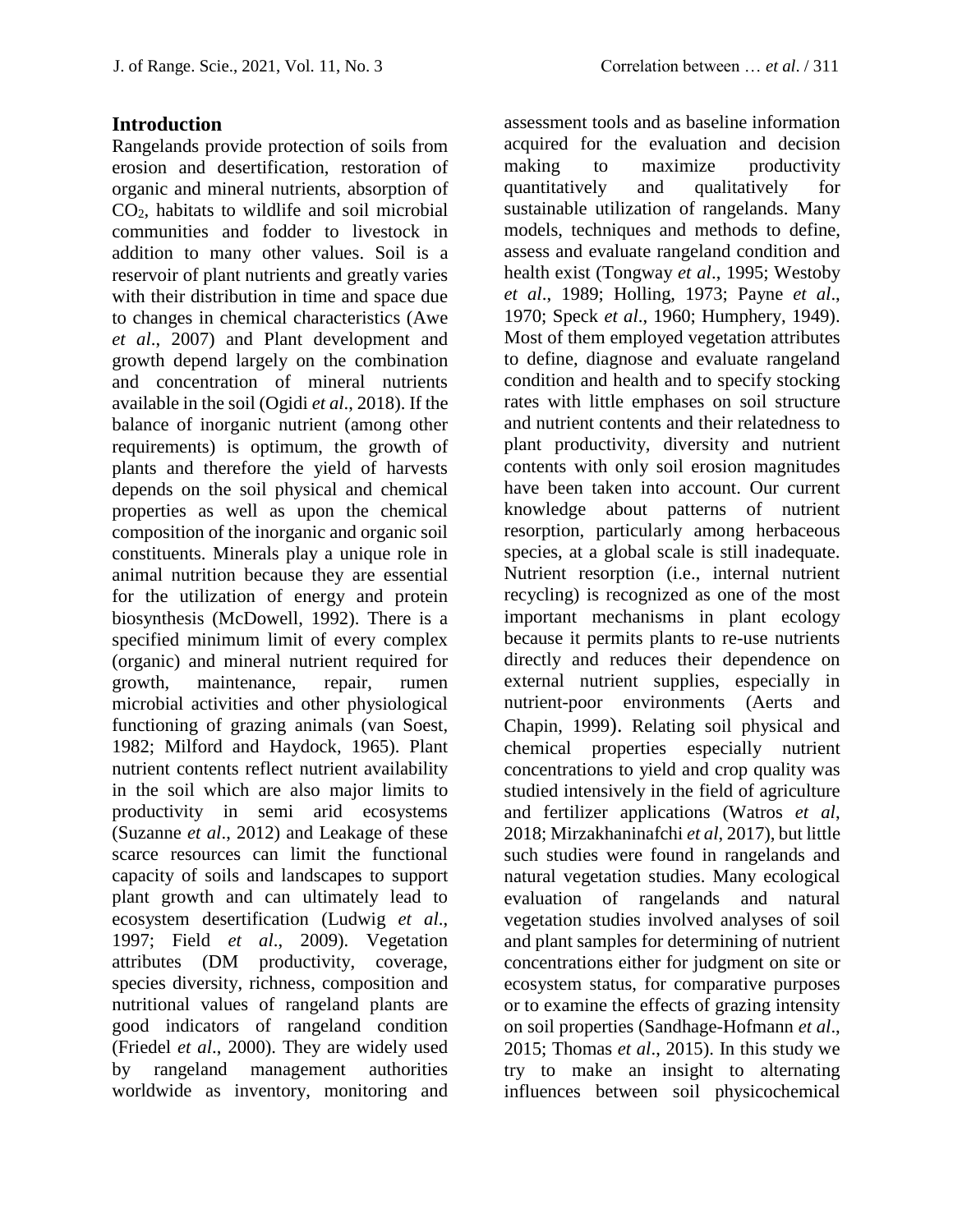properties on one side and some vegetation attributes and plant mineral contents on the other side. It is an attempt to trace how productivity, diversity, cover and nutrient contents of rangeland plants change following variation in soil conditions from site to site and what patterns of variability exist. Understanding of such relationships will help in outlining site specific needs, and limits of providing fodder of specific quality and, in turn, assist in determining rangelands' carrying capacities and stocking rates.

### **Materials and Methods The Study Area**

The study area falls within the semi-arid part of Sudan that covers an area of  $492,098$  Km<sup>2</sup>. Rainfall ranges from 75 to 300mm which extends from July to September (Zahran, 1982). The study area belongs to Khartoum State which is divided by the River Nile (Main Nile, White Nile and Blue Nile) into two parts namely Eastern Nile and Western Omdurman. According to the Comprehensive Agricultural Census of 2009, area of the State occupied by natural rangelands and forests was estimated by 2.10 M ha. More than 1384000 heads of livestock are found in the state, of which, 24000 are cattle (17%), 7000 camels (1%), 513000 sheep (37%) and 624000 goats (45%). Agropastoral activity in the Eastern Nile as well as the Northwestern parts far from the River Nile of Khartoum state is mostly dependent on the amount, distribution and durations of rainfall. The state is characterized by the hot summer climate with only the months of July and August experiencing significant precipitation with an average a little over 155mm per year.

### **The study sites**

A total of seven grazing sites were selected for the study, three lowlands (*wadies*) in the Eastern part of the study area namely Wadi Tundub (denoted by T in this study)  $(15^{\circ}$ 42.330″ N, 033° 6.278″ E) (about 71Km to

the East from the Blue Nile), Wadi Elfarish (F) (15° 42.289″ N, 033° 6.283″ E) (about 70 Km from the Blue Nile) and Wadi Abuseweid (A) (15° 37.133″ N, 032° 55.005″ E) lies on the most Eastern part and represents the Western edge of Butana region; and four sites (two lowlands and two sand dunes) in the Northwestern part, Wadi Medaisees (M) lies on the Northwestern part of Khartoum state (16° 12.223' N, 31° 41.392' E), Wadi Buhat (B) 16° 20.395' N, 31° 48.686' E, it is a part of Wadi El Mugaddam at Buhat village (about 108 Km Northwestern Omdurman), Qoz Abu Dolou'a Km 72 (sand dune) (Q72) (16° 11.234′ N, 31° 49.258′ E) extends up to nearly Km 110 along Shririan El Shimal highway to the North. The highway divides the Qoz into two Eastern and Western portions; and Qoz AbuDolou'a Km 42 (Q42) (sand dune) (16°

## **Vegetation Sampling Methods**

09.275′ N, 31° 49.317′ E).

A combination of systematic, non-random and random sampling procedures (Greig-Smith, 1983) was employed in this study in the sense that the sampling sites were selected non-randomly based on local knowledge about the most important grazing sites where both activities cultivation and grazing prevail during the rainy season. A metal  $1 \times 1$ m quadrate for herbaceous sampling was used. Five quadrates were found to be enough to include all herbaceous species in each site according to the species – area curve method (Barbour, 1987). 20m x 20m plots for woody vegetation sampling were used. Quadrates and plots were located randomly along a line transect established parallel to the lowland direction of flow or sand dune extension.

### **Density of herbaceous species**

Density of herbaceous species was measured within 1m x 1m quadrate; individuals of each species were counted, every individual rooted within the quadrate was considered,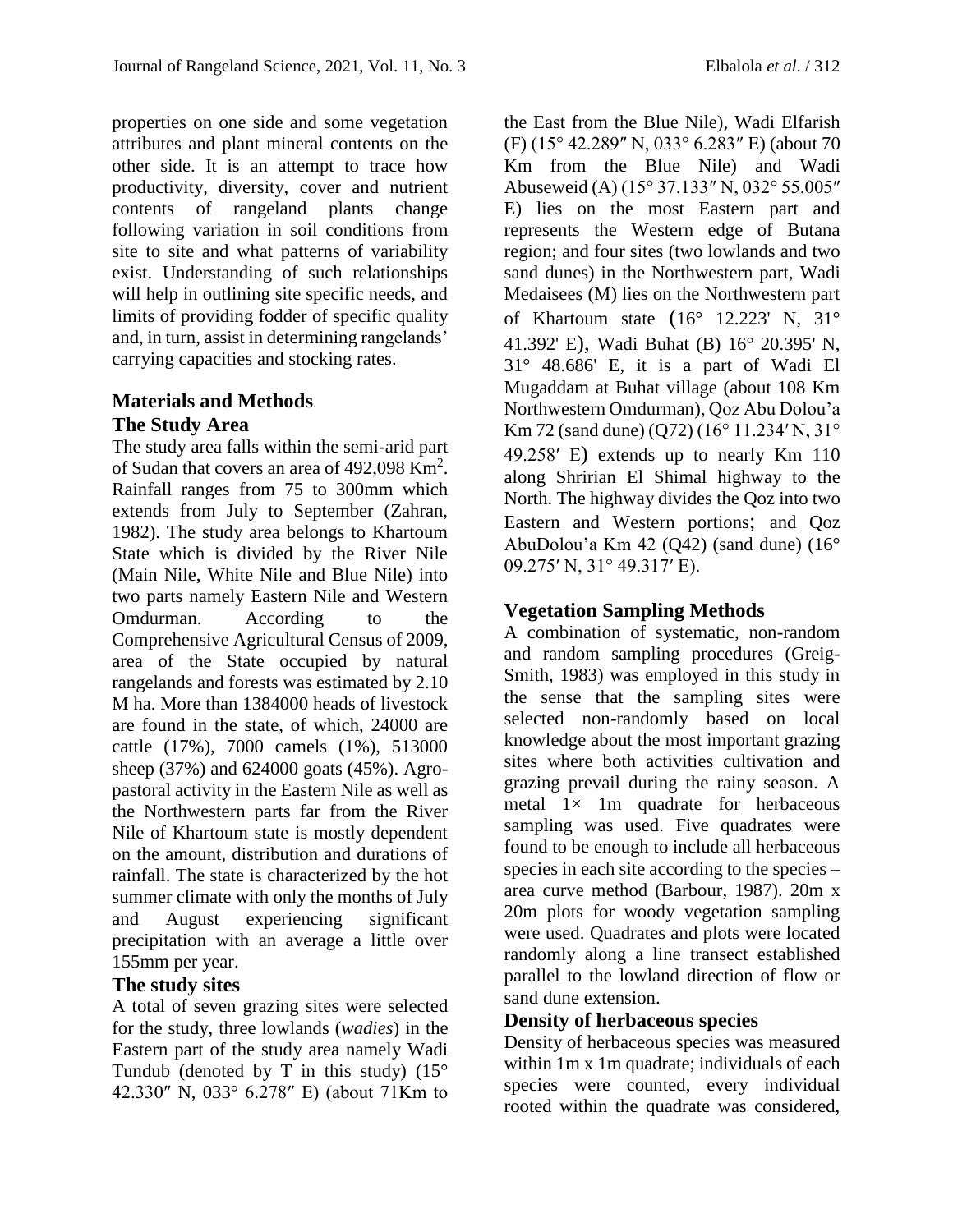and the species present in each quadrate were recorded with their numbers of individuals. Species not identified in the site were pressed and coded to be identified later by specialists or references. Total number of individuals from all species/ $m<sup>2</sup>$  were recorded for the 5 quadrates at each site.

#### **Total Dry matter productivity**

While counting the number of individuals per species within each 1m x 1m quadrate, the individuals were clipped to the ground level separately from individuals of other species and located into a paper bag, fastened and labeled with the species name, quadrate number, site and date and kept to be dried in shade. After drying, total dry weight of all species/ $m^2$  was measured using a sensitive balance for the 5 quadrates and at each site.

## **Browse productivity**

Biomass production of woody species was estimated using the Twig Count Method of Bobeck, and Bergstorm (1978).

 $%$  *Woody species cover*  $=$ 

**Canopy cover** 

Canopy cover was measured using the method described by Husch *et al*, (1986). In this method, the crown diameter of each tree within the (20m x 20m) plot was measured by stretching a meter tape on the ground. The start/end points of measurements were adjusted to the outermost edges of the crown with the tape passing tangent to the tree stem. Then the crown diameter was measured again in the same way but in a direction perpendicular to the first one. The two measurements were recorded as diameter 1 (D1) and diameter 2 (D2). Then the crown cover (CC) for each tree was calculated using the following equation:

$$
CC = \frac{D1 + D2}{4} \times \pi^2
$$

Then the crown covers of all trees of each species within the plot were summed and the percentage of the plot area covered by tree crowns of that species was calculated as:

total crown covers of that species plot area x 100%

#### **Herbaceous species diversity**

Herbaceous species recorded were listed with their total numbers of individuals (in rows) in each site (columns) and entered to the Paleontological Statistics (PAST) software version (Past326b) and Shannon\_H diversity values of different sites were obtained.

### **Determination of plant's mineral contents**

A total composite sample from each study site was collected to be used in the determination of mineral content of the site vegetation. Determination of mineral content was carried out in the laboratory of soil, Faculty of Agriculture, University of Khartoum according to the procedures described in AOAC, (1990).

### **Soil sampling and analysis**

Nine soil samples from three randomly selected points within each site (three depths each), (0-30cm, 30-60cm and 60-90cm) were taken. Soil from similar horizons was carefully mixed and about 1Kg sub sample was collected and kept in a high density plastic bag and labeled with the site and depth. Soil samples were then transferred to the soil laboratory of the Faculty of Agriculture, University of Khartoum for the determination of physical and chemical properties following procedures described in Anonymous, (1992) and average values of soil parameters from the three depths were maintained.

#### **Statistical Analysis**

One Way (ANOVA) was employed to test the differences between sites in herbaceous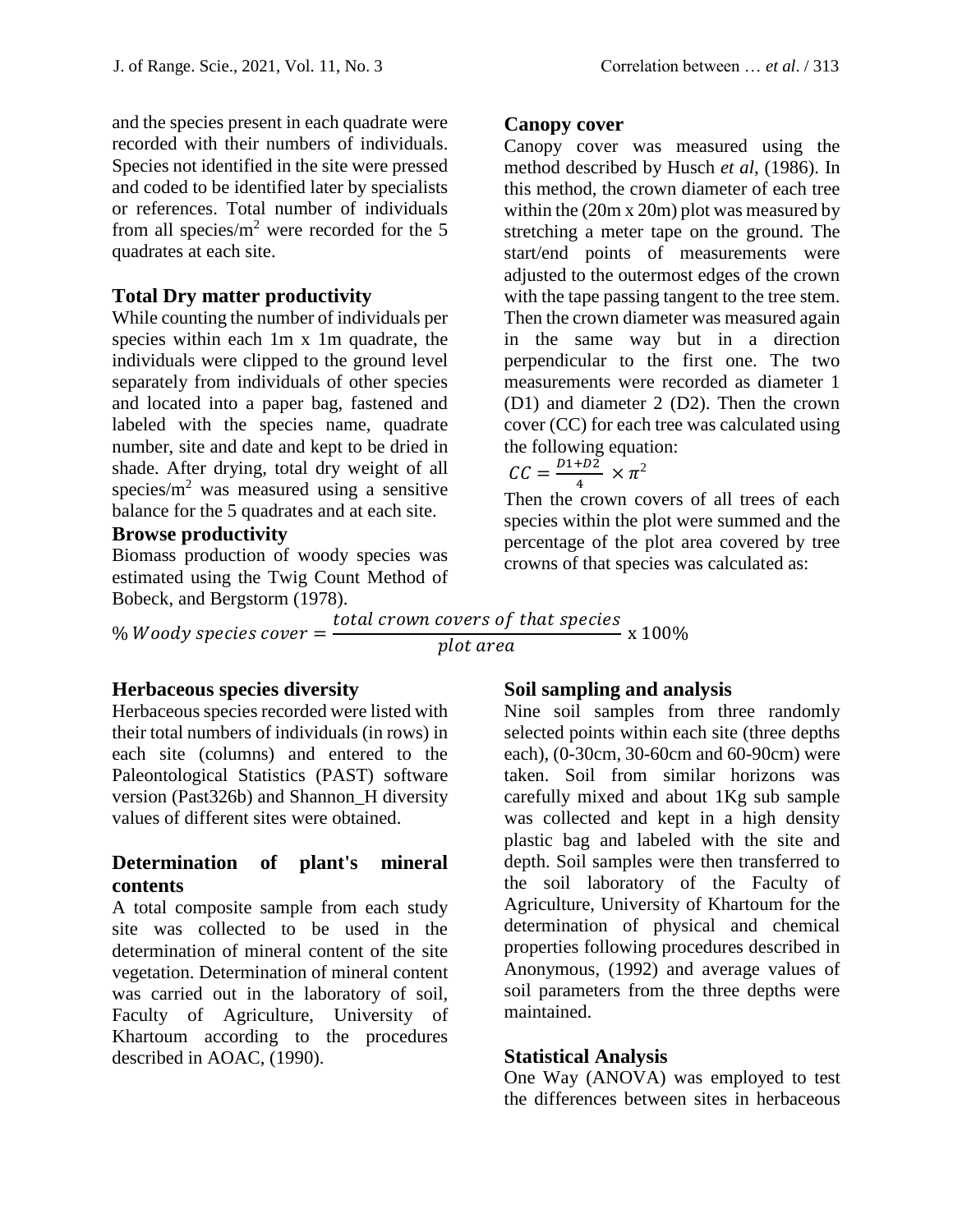DM productivity, browse production and total herbaceous density as this design is suitable when environmental conditions are not under control. Analysis of variance was carried out according to Gomiz and Gomiz, (1986). Means were separated using the Duncan's Multiple Range Test (DMRT), (Duncan, 1955). Pearson's correlations between vegetation measures (h. DM productivity, herbaceous diversity (Shannon H), browse production, herbaceous density, % woody cover and nutrient contents) against soil parameters; between plant mineral contents and soil parameters were maintained from the Paleontological Statistics (PAST) software version (Past326b) and plotted to visualize and highlight correlations between different factors, between  $+1$  (strong positive) and  $-1$ (strong negative) with significant correlations ( $p$ < 0.05) boxed.

### **Results**

#### **Comparison between sites for rangeland productivity and diversity**

Comparison between sites for herbaceous dry matter productivity (Kg/ha), browse productivity (Kg/ha), herbaceous density (No/m<sup>2</sup> ) and harbaceous diversity showed significant differences ( $p < 0.05$ ) (Table 1). For site A, the highest herbaceous DM productivity, herbaceous density and herbaceous diversity values were obtained. While, sites Q42 and Q72 showed the lowest values of all vegetation attributes tested except the Shannon diversity index which was found to be lowest at site B. Site T exhibited the highest browse productivity followed by B which also obtained the highest percentage woody canopy cover. Generally it can also be easily observed that sites A, F and M exceeded others in herbaceous attributes while site T and B exceeded in perennial woody vegetation attributes (Table 1).

Table 1. Mean herbaceous dry matter productivity (kg/ha), browse productivity (Kg/ha), total herbaceous density (total No of indiv./m<sup>2</sup>), % woody cover and Shannon\_H diversity at different sites.

| $1000001 + 100011 + 111011 + 11111 + 11111 + 11111 + 11111 + 11111 + 11111 + 11111 + 11111 + 11111 + 11111 + 11111 + 11111 + 11111 + 11111 + 11111 + 11111 + 11111 + 11111 + 11111 + 11111 + 11111 + 11111 + 11111 + 11111 + 11111 + 11111 + 11111 + 11111 +$ |                  |                       |                        |                        |         |           |  |  |  |
|---------------------------------------------------------------------------------------------------------------------------------------------------------------------------------------------------------------------------------------------------------------|------------------|-----------------------|------------------------|------------------------|---------|-----------|--|--|--|
| Site                                                                                                                                                                                                                                                          | Name of Study    | Herbaceous DM         | <b>Browse</b>          | Herbaceous             | Woody   | Shannon H |  |  |  |
| Code                                                                                                                                                                                                                                                          | <b>Sites</b>     | productivity (Kg/ha)  | productivity $(Kg/ha)$ | Density ( $No/m2$ )    | Cover % | diversity |  |  |  |
|                                                                                                                                                                                                                                                               | Tundub           | $653.00 \text{°}$     | 37.50 <sup>a</sup>     | 835.40 $\degree$       | 49.61   | 0.832     |  |  |  |
| F                                                                                                                                                                                                                                                             | El-Farish        | 1154.6 <sup>b</sup>   | $13.69^{cd}$           | $1355.4$ <sup>ab</sup> | 19.48   | 1.469     |  |  |  |
| A                                                                                                                                                                                                                                                             | Abuseweid        | 1705.8 <sup>a</sup>   | $18.82 \text{ bc}$     | $1396.6^{\text{a}}$    | 48.60   | 1.541     |  |  |  |
| M                                                                                                                                                                                                                                                             | Medaisees        | 1118.8 <sup>b</sup>   | $20.00$ <sup>abc</sup> | 887.00 °               | 17.92   | 1.139     |  |  |  |
| B                                                                                                                                                                                                                                                             | Buhat            | 512.8 $cd$            | $28.94^{ab}$           | $1278.6^{ab}$          | 89.41   | 0.088     |  |  |  |
| Q72                                                                                                                                                                                                                                                           | Abudolou'a Km 72 | 1234.0 <sup>b</sup>   | 2.88 <sup>d</sup>      | 128.80 <sup>d</sup>    | 3.76    | 0.345     |  |  |  |
| Q <sub>42</sub>                                                                                                                                                                                                                                               | Abudolou'a Km 42 | $230.4$ <sup>cd</sup> | 0.75 <sup>d</sup>      | 41.60 $^{\rm d}$       | 4.44    | 1.079     |  |  |  |
| $\pm$ SE                                                                                                                                                                                                                                                      |                  | 91.96                 | 4.93                   | 37.84                  | 11.73   | 0.206     |  |  |  |

Values within columns bearing different superscripts vary significantly at  $P < 0.05$ .

### **Comparison between sites for soil properties**

Soil reaction (pH) of all sites was found to be slightly alkaline (above 7.00) (Table 2), with sites Q42 and Q72 having the highest values. Site A obtained the highest soil water holding capacity (WHC) value, while sites Q42 and Q72 exhibited the lowest ones. Site T obtained the highest soil electrical conductivity (EC%), Ca% and Mg% which were the lowest at Sites M and A respectively. Soil Na% was highest at site M and lowest at site B. Site A also obtained the highest soil N% which was the lowest at site B and organic carbon (OC%) which was the lowest at site T. Soil organic matter (OM%) was found to be the highest at site B and the lowest at site  $Q42$ ; soil CaCo<sub>3</sub> was the highest at site M and the lowest at site A. Soil sand content (%) was the highest at sites Q42 and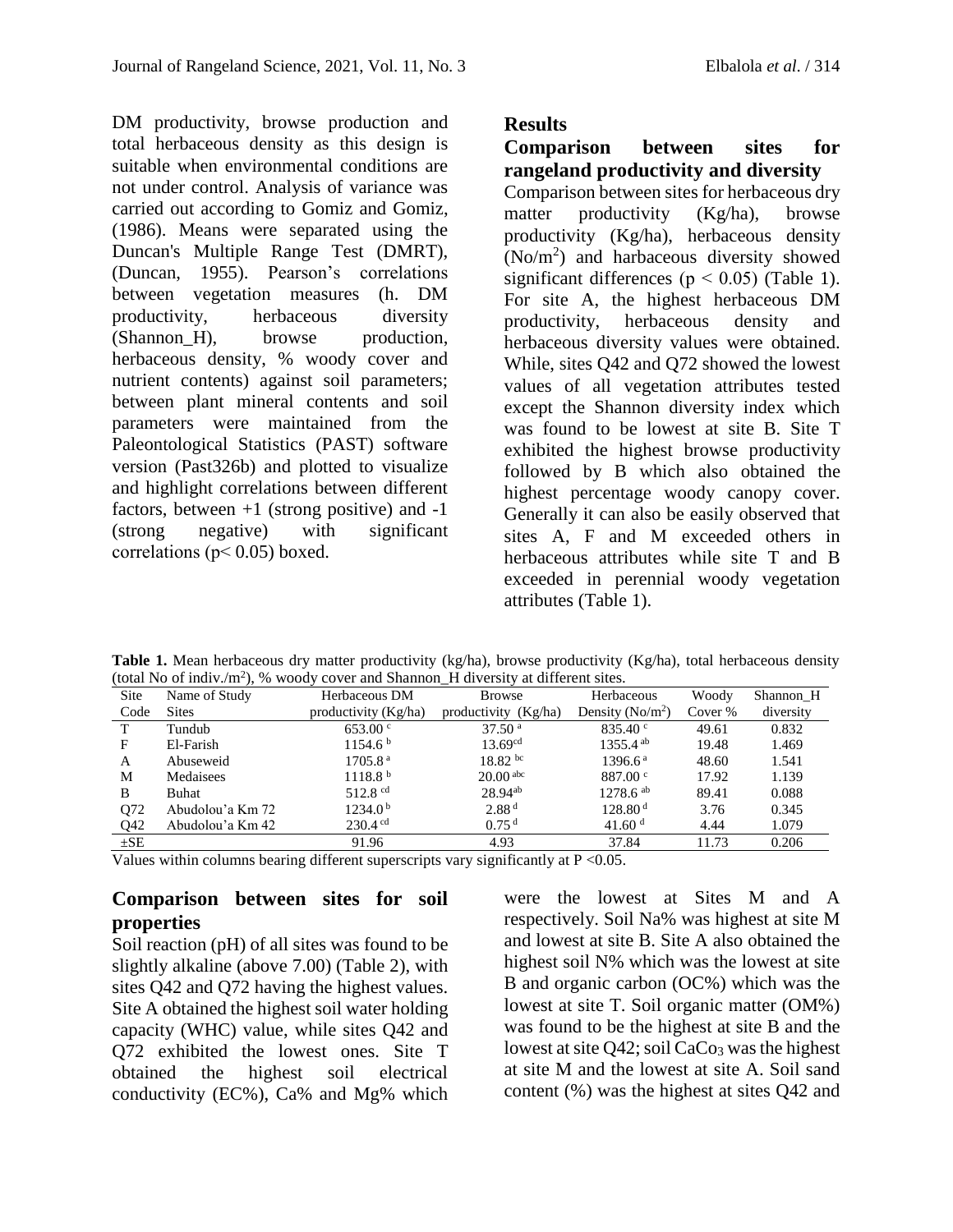Q72 and the lowest at site F; soil silt and clay contents were the highest at sites M and A respectively and the lowset at sites Q42 and Q72.

| Table 2. Soil chemical composition and physical properties of the study sites |  |
|-------------------------------------------------------------------------------|--|
|-------------------------------------------------------------------------------|--|

| Site     | $SP\%$ | pΗ    | WHC%  | EC%   | Ca%   | $Mg\%$ | Na%             | $N\%$ | OC%    | OM%   | CaCO3% | Sand% | Silt% | $Clav\%$ |
|----------|--------|-------|-------|-------|-------|--------|-----------------|-------|--------|-------|--------|-------|-------|----------|
| т        | 43.25  | 1.37  | 21.67 | 0.68  | 3.80  | 1.92   | 1.13            | 0.47  | 0.05   | 0.11  | 5.03   | 34.33 | 19.59 | 39.47    |
| F        | 45.73  | 7.28  | 25.33 | 0.64  | 3.67  | 1.33   | $\overline{23}$ | 0.57  | 0.07   | 0.12  | 5.00   | 30.47 | 24.33 | 45.20    |
| А        | 39.33  | 7.49  | 44.54 | 0.35  | 1.60  | 0.53   | 1.43            | 0.87  | 1.03   | 0.31  | 4.37   | 45.70 | 8.9   | 45.43    |
| M        | 44.40  | 7.41  | 40.13 | 0.62  | 1.50  | 1.83   | . .50           | 0.80  | 0.78   | 0.23  | 9.67   | 36.40 | 24.60 | 39.00    |
| B        | 36.50  | 7.31  | 41.73 | 0.55  | 2.13  | 1.77   | 0.87            | 0.03  | 0.92   | 0.41  | 7.83   | 44.87 | 22.33 | 33.13    |
| O72      | 40.31  | 7.51  | 20.13 | 0.21  | 3.13  | 1.10   | 00.1            | 0.16  | 0.06   | 0.13  | 5.10   | 62.34 | 8.91  | 28.75    |
| Q42      | 41.37  | 7.53  | 18.74 | 0.27  | 3.05  | 0.99   | 0.98            | 0.11  | 0.08   | 0.10  | 4.84   | 59.96 | 8.40  | 31.64    |
| Mean     | 36.80  | 6.49  | 27.06 | 0.42  | 2.40  | .20    | 1.02            | 0.39  | 0.39   | 0.18  | 5.32   | 39.84 | 14.99 | 33.13    |
| $\pm$ SE | 3.576  | 0.037 | 4.271 | 0.072 | 0.359 | 0.194  | 0.089           | 0.127 | 0.172  | 0.045 | 0.749  | 4.689 | 2.891 | 2.479    |
| C.V      | 37.34  | 40.20 | 51.49 | 53.88 | 50.23 | 52.08  | 42.62           | 84.43 | 109.59 | 68.26 | 48.92  | 45.85 | 57.39 | 41.63    |

#### **Correlation between plant productivity and soil physicochemical properties**

Table 3 shows that herbaceous DM productivity had significant positive correlations with soil N, Na, and clay contents. Browse productivity had positive significant correlations with soil EC, Mg and silt contents and negative significant correlations with soil pH and sand contents. Herbaceous density was found to be significantly positively correlated to soil WHC, EC, OC, OM, silt and clay contents, while significantly negatively correlated to soil pH and sand contents. Significant positive correlations were also found

between percentage woody cover and soil WHC, OC and OM contents. Shannon diversity index had significant positive correlations with soil Na, N and clay contents. Figure 1 highlights the most effective correlations between rangeland productivity and soil physicochemical properties. It shows that browse productivity had significant positive correlations with soil WHC and EC; herbaceous total density had a significant positive correlation with soil clay and a significant negative correlation with soil sand content. % WC was most positively correlated to soil OM, while herbaceous diversity was most positively correlated to soil Na, N and clay contents.

**Table 3.** Pearson's correlations between herbaceous total dry matter productions, browse production, herbaceous density, %woody cover, Shannon\_H diversity index and soil physicochemical properties.

| Traits             | Herbaceous DM         | <b>Browse</b>       | Herbaceous          | Woody   | Shannon <sub>H</sub> |
|--------------------|-----------------------|---------------------|---------------------|---------|----------------------|
|                    | productivity $(Kg/h)$ | productivity (Kg/h) | Density ( $No/m2$ ) | Cover % | Diversity            |
| pH                 | 0.11                  | $-0.61*$            | $-0.69*$            | $-0.52$ | 0.08                 |
| WHC%               | 0.42                  | 0.40                | $0.71*$             | $0.60*$ | 0.10                 |
| EC%                | $-0.10$               | $0.77*$             | $0.62*$             | 0.41    | 0.13                 |
| $Ca\%$             | $-0.36$               | $-0.06$             | $-0.31$             | $-0.27$ | $-0.07$              |
| Mg%                | $-0.45$               | $0.64*$             | 0.12                | 0.32    | $-0.43$              |
| Na%                | $0.69*$               | 0.13                | 0.41                | $-0.20$ | $0.76*$              |
| $N\%$              | $0.72*$               | 0.24                | 0.53                | $-0.09$ | $0.78*$              |
| OC%                | 0.35                  | 0.34                | $0.60*$             | $0.60*$ | 0.02                 |
| $OM\%$             | 0.16                  | 0.40                | $0.60*$             | $0.79*$ | $-0.28$              |
| CaCO <sub>3%</sub> | $-0.13$               | 0.29                | 0.17                | 0.22    | $-0.29$              |
| Sand%              | $-0.17$               | $-0.70*$            | $-0.76*$            | $-0.34$ | $-0.39$              |
| Silt%              | $-0.11$               | $0.59*$             | $0.56*$             | 0.34    | $-0.03$              |
| $Clav\%$           | $0.55*$               | 0.39                | $0.78*$             | 0.17    | $0.79*$              |

**\***=Significant at 5% probability level.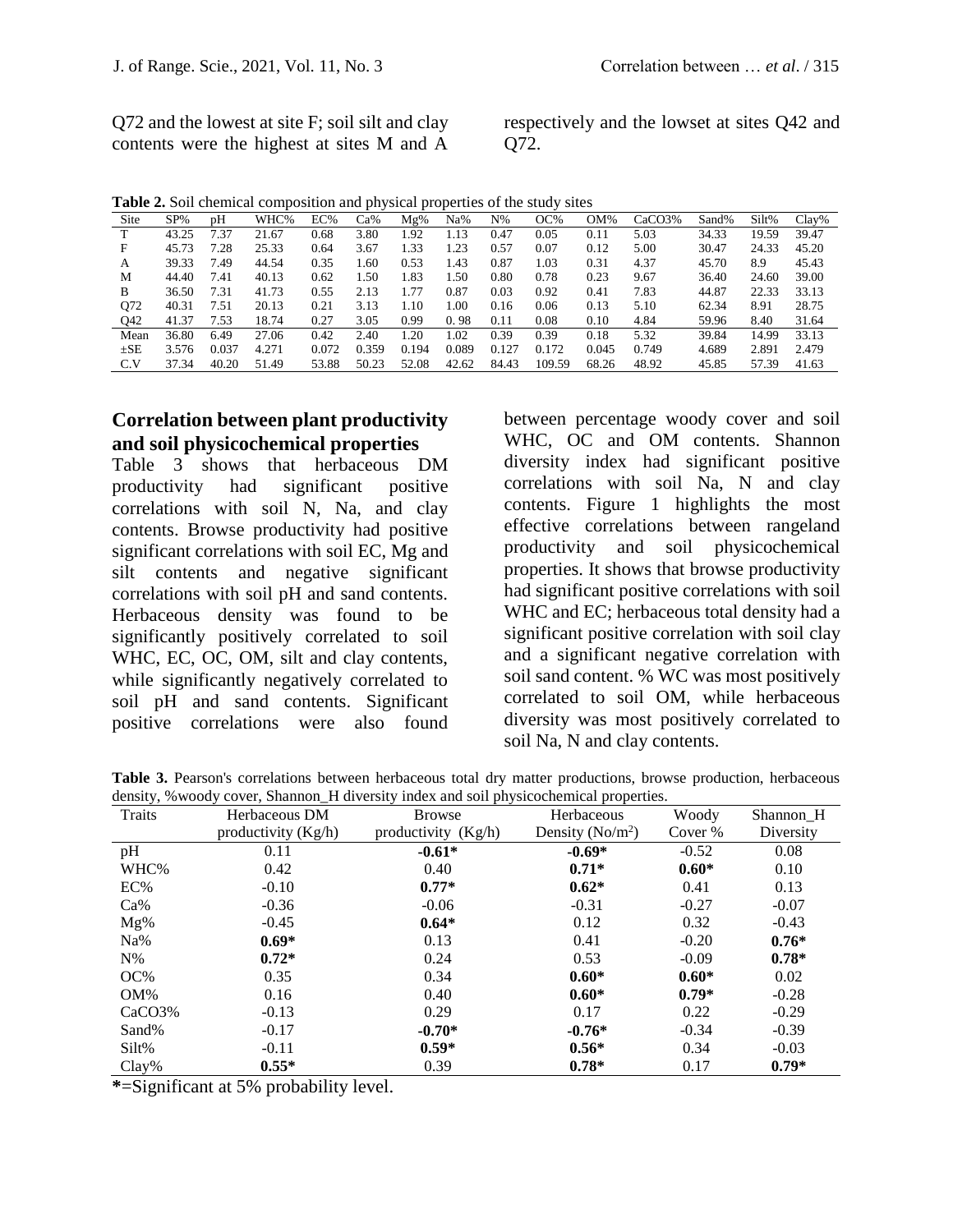

**Fig. 1.** Pearson's correlations (plotted) between herbaceous total dry matter productions, browse production, herbaceous density, %woody cover, Shannon\_H diversity index and soil physicochemical properties

### **Correlation between plant minerals contents and soil physicochemical properties**

Correlations between plants minerals contents and soil physicochemical properties were shown in table 4. Plant ash content had significant positive correlations to soil EC, Mg and silt contents and significant negative correlation to soil sand contents. Plant Ca content had significant positive correlations to soil EC and Mg and a significant negative correlation to soil sand content. Plant Mg content had significant positive correlations to soil EC, Mg and  $CaCO<sub>3</sub>$  contents. Plant K content had significant positive correlations

with soil WHC, EC, Na, N,  $CaCO<sub>3</sub>$  silt and clay, while it had significant negative correlations with soil sand content. Plant P content was significantly positive correlated to soil Na and  $CaCO<sub>3</sub>$ . A significant negative correlation between plant OC content and soil Mg was also observed. Significant correlations between plant minerals contents and soil physicochemical properties were plotted and boxed in figure 2. Soil EC and Mg were shown to be the most positively related to plant ash and other minerals contents; plant K had significant positive correlation with soil Na and also plant P with soil CaCO<sub>3</sub>. Sand content was found to be negatively related to plant minerals contents.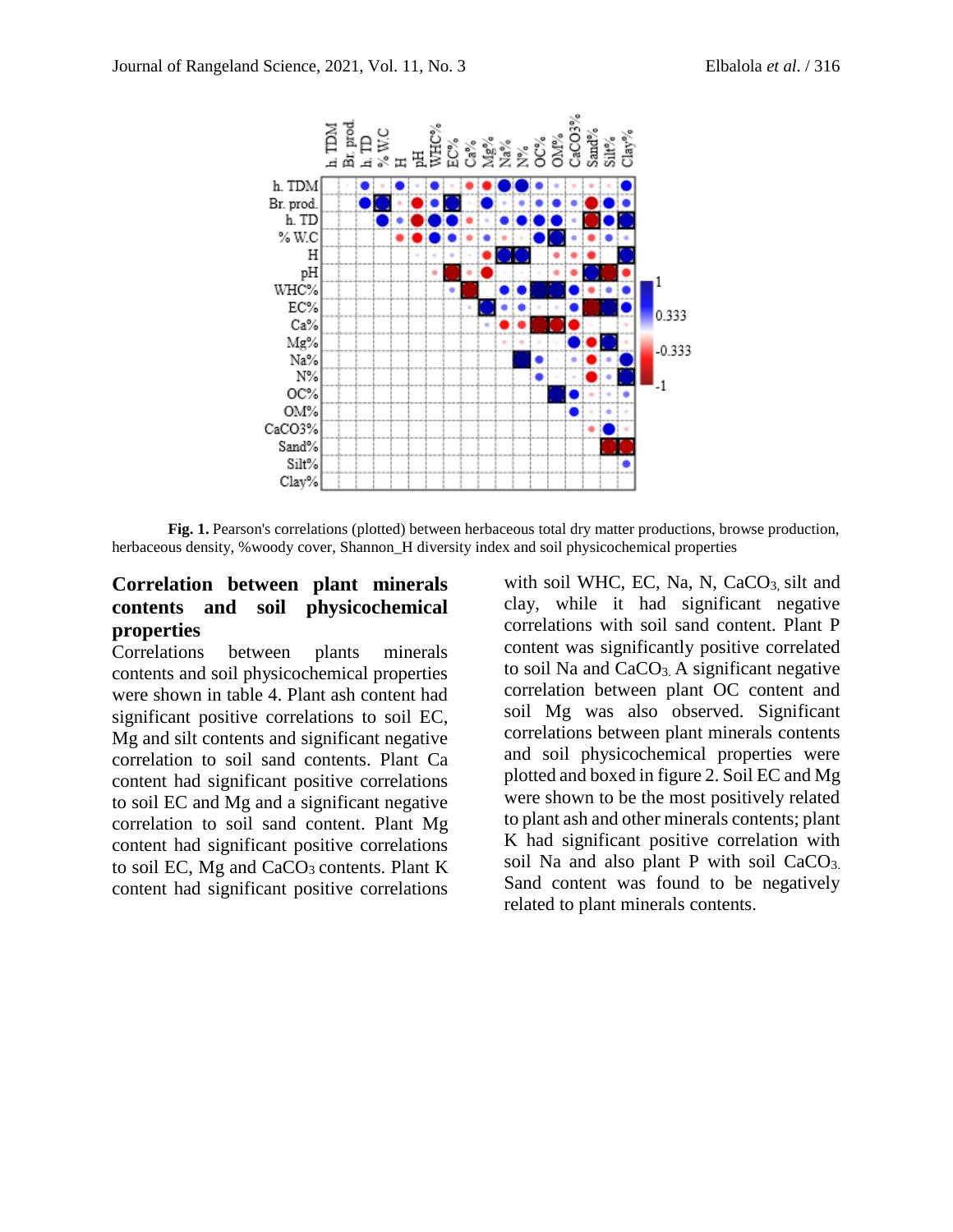| Traits            | Ash%     | Ca%      | Mg%      | $K\%$    | Na%     | $P\%$    | $N\%$   | OC%      |
|-------------------|----------|----------|----------|----------|---------|----------|---------|----------|
| pH                | $-0.50$  | $-0.17$  | $-0.29$  | $-0.37$  | 0.22    | $-0.06$  | $-0.13$ | 0.23     |
| WHC%              | 0.13     | 0.04     | 0.04     | $0.57*$  | $-0.28$ | 0.39     | 0.06    | 0.15     |
| EC%               | $0.84**$ | $0.64*$  | $0.69*$  | $0.72*$  | 0.07    | 0.36     | 0.25    | $-0.53$  |
| $Ca\%$            | 0.08     | $-0.03$  | $-0.07$  | $-0.47$  | 0.35    | $-0.54$  | $-0.14$ | $-0.23$  |
| Mg%               | $0.78*$  | $0.66*$  | $0.73*$  | 0.48     | $-0.01$ | 0.38     | $-0.04$ | $-0.69*$ |
| Na%               | 0.30     | 0.48     | 0.41     | $0.77*$  | 0.02    | $0.67*$  | 0.57    | $-0.19$  |
| $N\%$             | 0.35     | 0.46     | 0.34     | $0.74*$  | 0.14    | 0.53     | 0.47    | $-0.21$  |
| OC%               | 0.05     | $-0.02$  | $-0.02$  | 0.47     | $-0.25$ | 0.33     | $-0.03$ | 0.21     |
| $OM\%$            | 0.00     | $-0.20$  | $-0.18$  | 0.25     | $-0.31$ | 0.09     | $-0.25$ | 0.24     |
| CaCO <sub>3</sub> | 0.38     | 0.45     | $0.64*$  | $0.65*$  | $-0.52$ | $0.80**$ | 0.26    | $-0.26$  |
| Sand%             | $-0.74*$ | $-0.55*$ | $-0.57*$ | $-0.75*$ | $-0.08$ | $-0.35$  | $-0.37$ | 0.42     |
| Silt%             | $0.65*$  | 0.48     | $0.65*$  | $0.66*$  | $-0.30$ | 0.48     | 0.35    | $-0.40$  |
| Clay%             | 0.35     | 0.24     | 0.17     | $0.58*$  | 0.17    | 0.17     | 0.44    | $-0.03$  |

**Table 4.** Pearson's correlations between plant minerals and soil physicochemical properties.

\*and \*\* =Significant at 5% and 1% probability levels, respectively



**Fig.** 2. Pearson's correlations (plotted) between plant minerals / soil physicochemical properties

#### **Discussion**

Association patterns between plant productivity, density, diversity and coverage with soil physicochemical properties obtained in this study generally were positive to soil N, OC, WHC and clay and negative to sand contents. Many previous studies partially reported similar results. Wen-Feng *et al*, (2019) reported that increased nutrient levels enhanced herbage yield. Nutrient availability shapes the composition, diversity

and productivity of grasslands (Grime, 2002; Tilman, 1988). Dybzinski *et al*., (2008) explained the production of more biomass by greater soil N availability, inputs, and retention. Soil with high organic matter and aggregates can absorb and hold water during rainfall events and deliver it to plants during dry spells (Bhadha *et al*., 2017). Karyati et al., (2018) also clarified the correlation among most important soil properties, floristic structure parameters, and floristic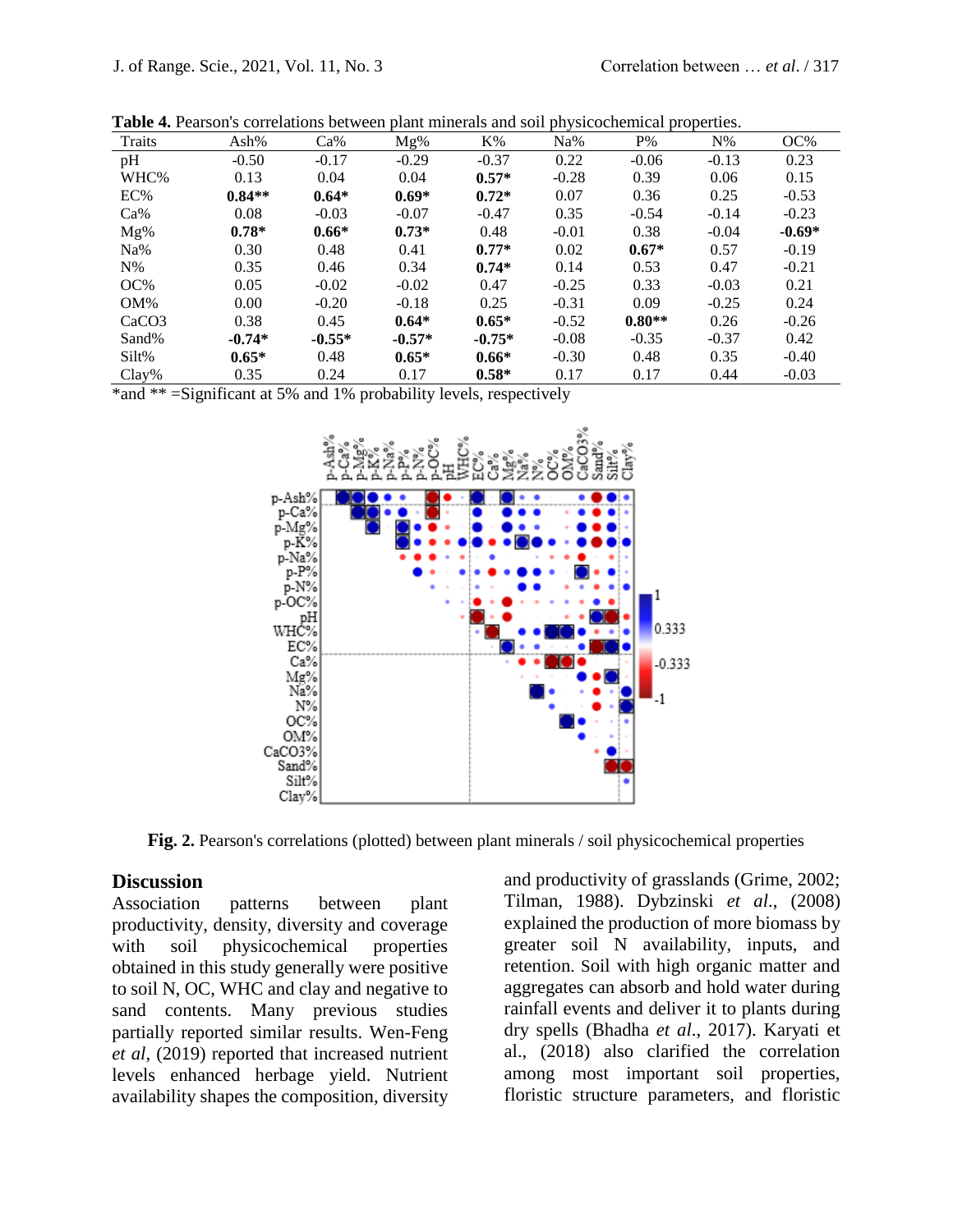diversity indices. Sites Q42 and Q72, which are sand dune formations, were found to be the poorest sites in almost all of rangeland productivity measures investigated. This is mostly probably due to the high sand ratios over silt and clay in their soils and low organic material contents (given the negative correlations between sand, OC and OM (Fig. 1), leading to low microbial communities and decomposition activities and decreased soil fertility in general. Abdullah *et al*., (2017) studied Cholistan rangeland of Pakistan, a hot desert and concluded that the browse productivity was low. Relationship between browse productivity and soil pH was reported by Glumac *et al*, (1987) that soil pH negatively correlated to biomass. Also Chakraborty (2016) stated that to maintain productivity of crop, desired pH level is 6 to 7 in soil, the statement which agrees with findings in this study. He also argued that soil pH is considered as master variable as it controls physical, chemical and biological properties of soil. Differences between rangeland sites in species diversity was justified by Duran (2013) who stated that differences in parent material and soil types play an important role in determining the diversity and distribution areas of plant communities. Result regarding the association between diversity and soil N is the same as that reported by Martin *et al*. (2015) that Shannon-Wiener diversity was positively correlated to C/N ratio and herb structural richness was positively correlated with soil fertility index. Therefore, herb structural richness may be a good indicator of soil fertility. Plant ash, Ca, Mg and K showed positive correlations to soil EC, Mg, Na and N contents. Significant positive correlations ( $P < 0.01$ ) were reported by Ogidi *et al*., (2018) between soil Mg, soil OM and total N, available P, exchangeable K; leaf N, Ca and P contents.

#### **Conclusion**

The study sites varied significantly in rangeland plant productivity, biodiversity, plant mineral contents and soil

physicochemical properties. Variation between sites in vegetation attributes tested was found to be strongly related to soil properties. Soil WHC, N, OC and clay contents were the most positively correlated to herbaceous attributes, while soil EC, Ca and Mg were the most soil factors positively related to browse attributes. Soil sand contents exhibited negative relationships to both plant productivity and diversity as well as plant mineral contents.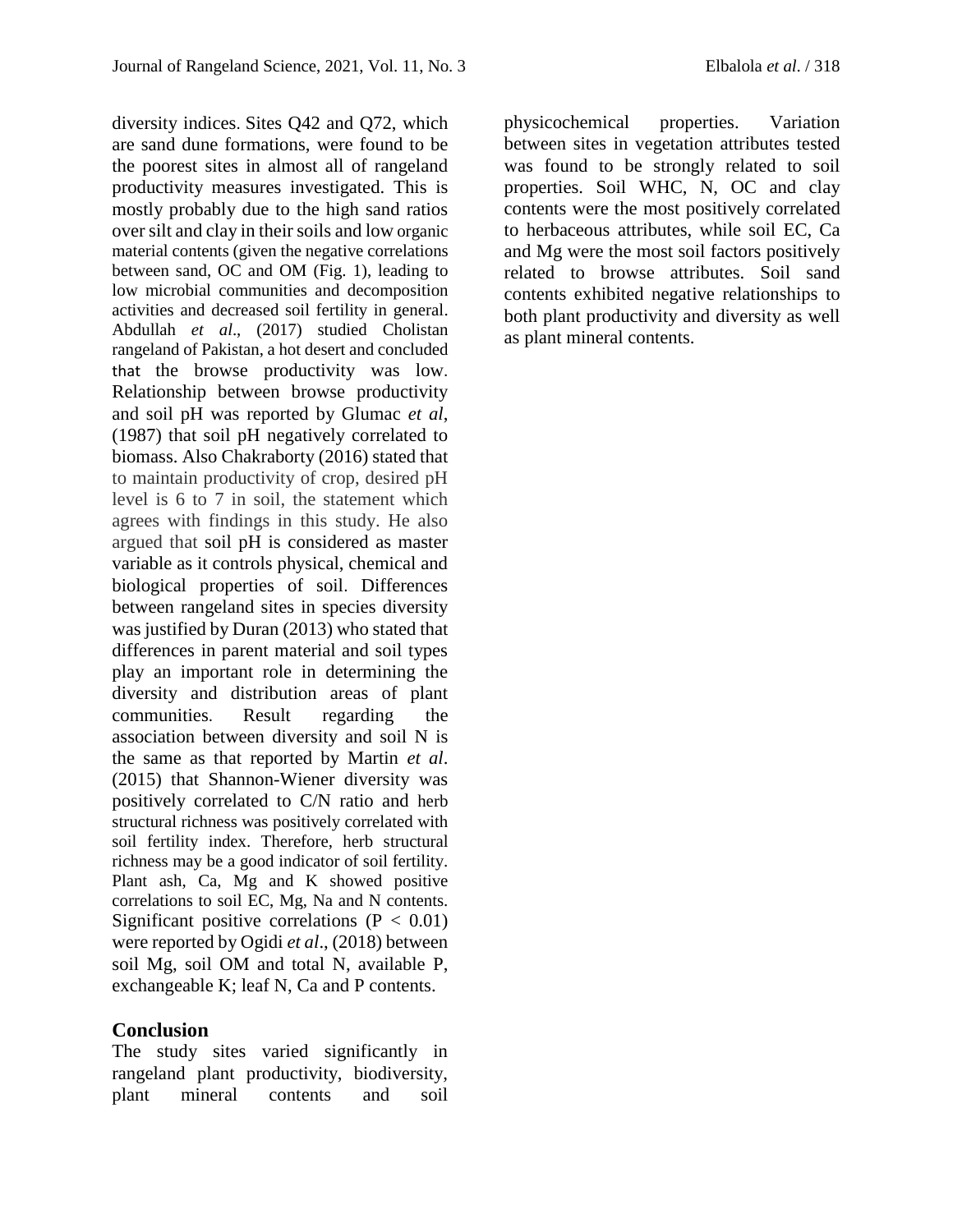#### **References**

- Abdullah, M., Rafay, M., Sial, N., Rasheed, F., Nawaz, M., Nouman, W., Ahmad, I., Ruby, T. and Khalil, S. 2017. Forage productivity, carrying capacity and palatability of browse vegetation in arid rangelands of Cholistan desert. Applied Ecology and Environmental Research, 15(4):623- 637
- Aerts, R. 1996. Nutrient resorption from senescing leaves of perennials: are there general patterns? J. Ecol. 84, 597–608. doi: 10.2307/2261481.
- Anonymous, 1992. Handbook on Reference Methods for Soil Analysis. Soil and Plant Analysis Council, Athens, Georgia, USA.
- AOAC. 1990. Official Methods of Analysis. Association of Analytical Chemists, Virginia, USA.
- Awe, O. A., Thogony, T. K., Nze'e, S. Y. and Adegboy, M. A. 2007 A survey of soil fertility management technologies used by small holders in Jus Plateau. In: Olufagi O. G. (ed.) Revving agriculture for sustainable natural growth and stable democracy. Proceedings of the 41<sup>st</sup> Annual Conference of Agricultural Society of Nigeria (ASN) held at IAR, Samaru, ABU Zaria, Nigeria, 22<sup>nd</sup>-26<sup>th</sup> October 2007.
- Barbour, M. G., Burk, J. H. and Pitts, W. D. 1987 Terrestrial Plant Ecology. Chapter 9: Methods of sampling the plant community. Menlo Plark, CA: Benjamin/Commings Publishing Co.
- Bhadha, J. H., Capasso, J. M., Khatiwada, R., Swanson, S. and LaBorde, C. 2017. Raising soil organic matter content to improve Water Holding Capacity. Sl447 Series of the Soil and Water Science Department, UF/IFAS Extension.
- Bobeck, B. and Bergstorm, R. 1978. A rapid method of browse biomass estimation in a forest habitat. Journal of range management, 31(6) 458-460pp.
- Chakraborty, K. 2016. Soil pH as a Master Variable of Agricultural Productivity in Burdwan-I C.D. Block, Barddhaman, West Bengal. Indian Journal of Spatial Science, 7 (1), 55 – 64.
- Duncan, D. B. 1955. Multiple Range and Multiple F-Test. Biometrics, 11, 1-5.
- Duran,C. 2013. Türkiye'nin bitki çeşitliliğinde dağlık alanların rolü. Biyoloji Bilimleri Araştırma Dergisi, 6 (1): 72-77.
- Dybzinski, R., Fargione, J. E., Zak, D. R., Fornara, D. and Tilman, D. 2008. "Soil fertility increases with plant species diversity in a long-term biodiversity experiment," Oecologia, vol. 158, no. 1, pp. 85–93.
- Field, J., Belnap, J., Breshears, D., Neff, J., Okin, G., Whicker, J., Painter, T., Ravi, S., Reheis, M., and Reynolds, R. 2009. The ecology of dust.

FrontiersinEcology and the Environment. doi:10.1890/090050.

- Friedel, M. H., Laycock, W. A. and Bastin, G. N. 2000. Assessing range condition and trend. In: L t' Mannetje and R. M. Jones (eds.) Field and Laboratory Methods for Grassland and Animal Production Research. CAB International, 227- 262pp.
- Glumac, E. L., Felker, P. and Reyes, I. 1987. Correlations between biomass productivity and soil and plant tissue nutrient concentrations for Leucaena leucocephala (K-8) growing on calcareous soils. Forest Ecology and Management, 18(4), 241-250pp.
- Gomez, K.A. and A.A. Gomez, 1986. Statistical Procedures for Agricultural Research (2 Ed.). John Wiley and sons, NewYork, 680p.
- Greig-Smith, P. 1983. Qualitative Plant Ecology. London: Butterworth.
- Grime, J. P. 2002. Plant Strategies, Vegetation Processes and Ecosystem Properties. Wiley, Hoboken.
- Holling, C. S. 1973. Resilience and stability of ecological systems. Annual Review of Ecology and Statistics, 4, 1-23pp.
- Humphery, R. R. 1949. Field comments on the range condition method of forage survey. Journal of Range Management 2, 1-10pp.
- Husch, B., Miller, C. I. and Beers, T. W. 1982. Forest Mensuration, 3rd edition. John Wiley, New York.
- Karyati1, K., Ipor, I., Jusoh, I and Wasli, M. 2018. IOP Conf. Ser.: Earth Environ. Sci. 144 012060.
- Ludwig, D., B. Walker, and C. S. Holling. 1997. Sustainability, stability, and resilience. Conservation Ecology [online] 1(1): 7. Available from the Internet. URL: http://www.consecol.org/vol1/iss1/art7
- McDowell, I. R. 1992. Free choice mineral supplementation and methods for mineral evaluation. In: Nutrition of Grazing Ruminants in Warm Climates. Academic Press, Inc. San Diego, 383-407pp.
- Martin, B. and Thomas, P. 2015. Relationships between plant biodiversity and soil fertility in a mature tropical forest, Costa Rica. International Journal of Forestry Research, 13 pages.
- Milford, R. and Haydock, K. P. 1965. The nutritive value of protein in subtropical pasture species grown in Southeast Queensland. Australian Journal of Experimental Agriculture and Animal Husbandry, 5, 13-17pp.
- Mirzakhaninafchi, H., Mani, I., Mirzakhani Nafchi, A. 2017. Study on soil nitrogen and electrical conductivity relationship for site specific nitrogen application. The 17<sup>th</sup> ASABE Annual International Meeting, Washington.